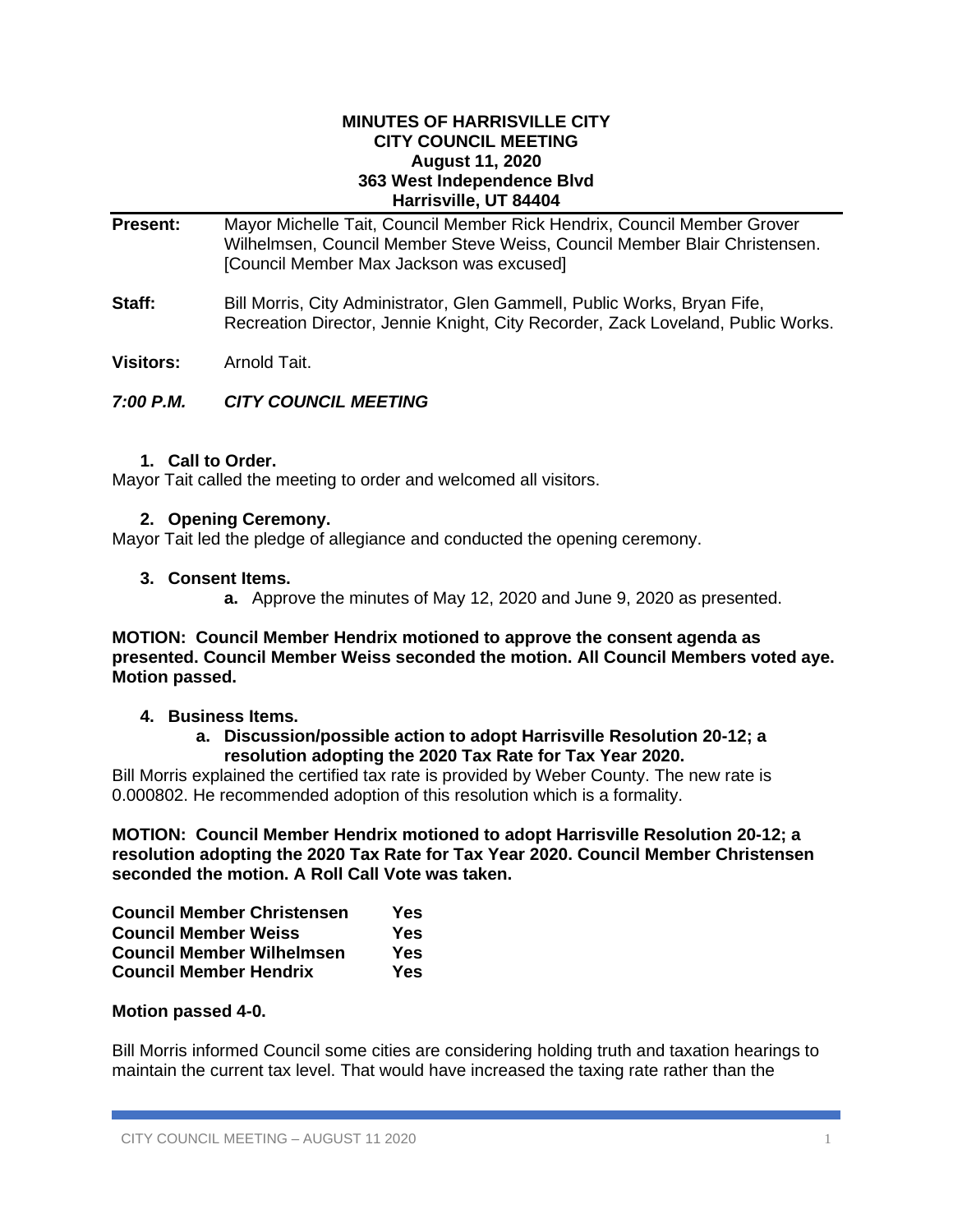decrease. Council Member Hendrix said the fire district does this. This allows the entity to maintain the tax rate; over the long term, this adds up.

**b. Discussion/possible action to award bid for 1100 North Pocket Park.** Glen Gammell explained this proposed park is located off of 1100 North where the street was completed last year. There has been discussed in recent meetings. With the current economy, receiving bids for this project was difficult. The low bid was EK Bailey for \$80,562.00. The engineer's cost assessment was reviewed.

Council Member Hendrix asked if there is room for a playground. Glen Gammell responded this is a small area which will have a table with lighting and a sprinkler system. Mayor Tait expressed concern with the open canal. Glen Gammell said this bid includes fencing our portion of the property, but not the entire canal. The west property owner should be building homes and putting in fencing at that time. Mayor Tait asked when the project will start. Glen Gammell said likely in the fall.

**MOTION: Council Member Hendrix motioned to award the 1100 North Pocket Park Project to EK Bailey for \$80,562.00. Council Member Wilhelmsen seconded the motion. A Roll Call Vote was taken.**

| <b>Council Member Christensen</b> | Yes        |
|-----------------------------------|------------|
| <b>Council Member Weiss</b>       | <b>Yes</b> |
| <b>Council Member Wilhelmsen</b>  | <b>Yes</b> |
| <b>Council Member Hendrix</b>     | <b>Yes</b> |

## **Motion passed 4-0.**

## **c. 750 West Project Discussion.**

Glen Gammell informed Council the state of the municipal buildings and the reviewed the needs of the employees and how they are not currently being met. The parks and recreation building does not have air conditioning and has very few power outlet options. The area is not well sealed, the heater is old, and the ceiling has asbestos. The building was built in 1972; the exterior has been remodeled but not the inside. Additionally, the government is phasing out the type of lighting which makes replacement parts very expensive. Inside the shop, the stair case does not meet ADA requirements, the insulation has deteriorated, one of the bathroom doors is too narrow and the other one is too small. There is only one working toilet and the walls are deteriorating around this area. This has seen lots of abuse over the years. The storage area needs shelving. The other bathroom does not meet code either. He feels these issues need to be addressed. OSHA requires shower and/or eye was stations as well, when working with chemicals and such.

Glen Gammell explained he was only able to get one bid from Singleton Construction. There is a small municipal grant available that can be used in conjunction with capital projects money to fix the shop. The associated costs if we do not fix this, will be much greater. Council Member Weiss asked if this includes removal of the asbestos. Glen Gammell responded yes. The contractor is very good to work with and also a citizen of Harrisville.

Council Member Wilhelmsen asked if the air conditioning and electrical upgrades needs will be met as well as OSHA requirements. Glen Gammell said yes, he is also seeking the costs to include a shower and/or wash basin for the Public Works building as well. Council Member Wilhelmsen asked what is upstairs. Bryan Fife said this is a storage area. Glen Gammell said the stair case will be relocated with a proper hand rail installed. Council Member Wilhelmsen asked whether the furnace needed to be replaced as well. Glen Gammell said the furnace will be cleaned, but still is in working condition.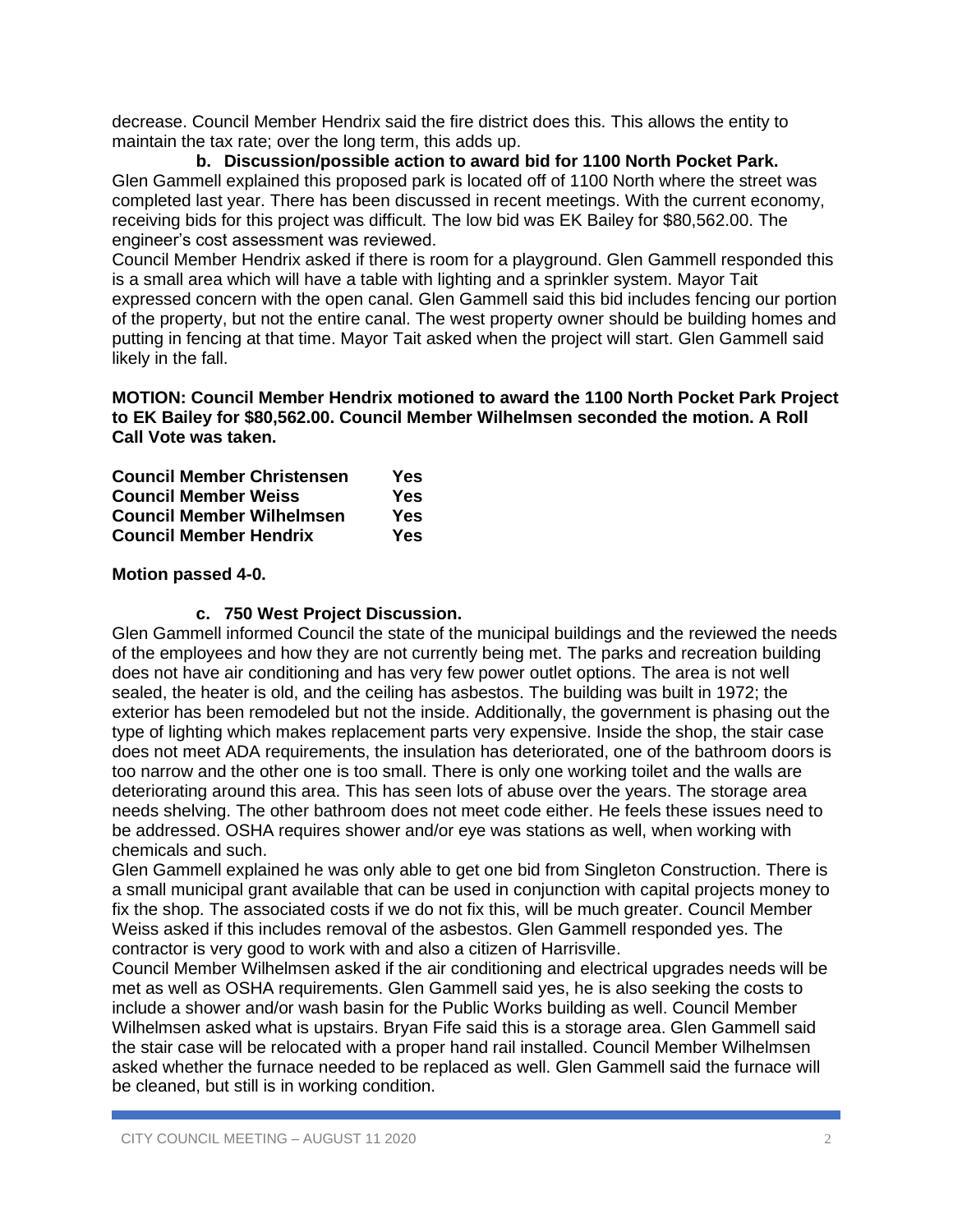Glen Gammell explained the cabin was built in 1976. When it was built, there were some problems from the beginning, with the use of green logs, which brings bark beetles. This has created holes in the logs which causes saw dust on the floor. Pest control companies say even tenting the building will only eliminate 20% of the issue. In his opinion, this is spending a lot of money for nothing. The logs are also turning black because of the use of linseed oil. The chinking is old and deteriorating. Just to treat the outside of the cabin would cost more than \$100,000. Additional handicapped access needs to be added. The kitchen does not meet health department standards to prepare or serve food. The carpet is coming up and need replacements. When comparing costs, the cost of restoration would be more than rebuilding. City Hall also does not meet ADA guidelines. Wheelchair access needs to be addressed as well as access to the police department downstairs. By federal guidelines the police department needs to remain locked at all times. When they have an intoxicated individual going down the stairs and no access for handicapped people. The parking lot is too small to accommodate court and wheelchair access needs to be addressed on the front curb to the main doors.

The Public Works building is also not ADA complaint. There is no wheelchair access with the sloped driveway and no ramp out front. The building has not been able to expand with the growth of the city. Where equipment is stored out back, the bays do not cover the vehicles and lacks the necessary security. We have had people try to steal items in the past. We need bays with security and garage doors and there is not enough space in this location to meet these needs. With the completion of 1700 North in North Ogden, access with large semi-truck is dangerous. They have to block traffic.

The Parks Building is phase one of the 750 West Project. When discussing expansion, the Parks and Recreation department would like to stay at the current location. Council Member Weiss asked if there is not room right now, are there other areas in the city we could possibly use for storage. Glen Gammell said this would be cheaper to building our own building. The cost would be \$750,000 to build everything for the Public Works needs.

Council Member Wilhelmsen asked if 750 West gives appropriate access. Glen Gammell said yes, with the possibility of another access eventually onto Highway 89. Council Member Wilhelmsen asked what would happen to the current buildings. Glen Gammell said they would be sold.

Bill Morris suggested having Glen Gammell come back at a later date to present a full scope of what is possible with impact fees and other money coming in. Council Member Weiss said he would like to see everything brought up to ADA standards, if the city gets fined, these can be steep. Bill Morris said we can apply for CDBG grants to receive funds to help address these issues. Glen Gammell said he would prefer to receive grant money to address this. Council Member Weiss said if one person gets huts, we are liable. Glen Gammell said yes, he is working on bringing our buildings into ADA compliance. Bill Morris suggested allotting \$200,000 to do this, even if we sell the buildings in the future, they would meet ADA standards.

Glen Gammell encouraged Council to meet and discuss this with him to meet the future needs of the city. Council Member Weiss expressed interest in improving the cabin to meet health code requirements. Glen Gammell said to improve the kitchen the costs would be approximately \$7,000-8,000 and another \$10,000 to replace the carpet. Mayor Tait asked about any additional costs. Glen Gammell said they have to install stainless steel tops.

Discussion was given on whether to rebuild for less, how to obtain grants, and using capital projects money. Bill Morris said Council can included these plans in the Capital Investments Plan on which project to address first. We can keep applying for these each year.

Glen Gammell reviewed the bid to improve the Parks and Recreation building, which includes upgrades to the bathrooms, office space, and relocating the stairs. The costs for these improvements are \$28,644.00.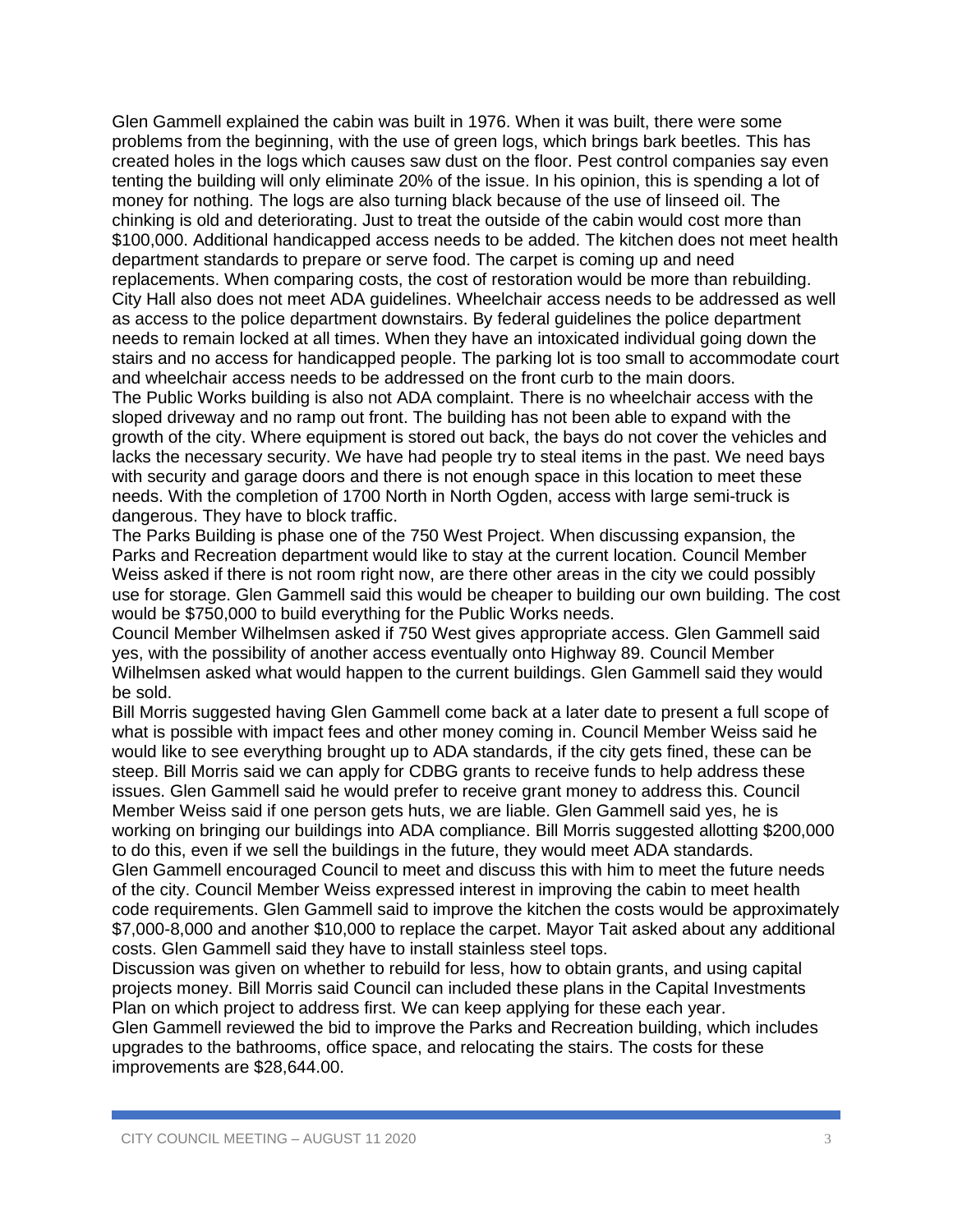**MOTION: Council Member Weiss motioned to award the Parks and Recreation Building Remodel to Singleton Construction for \$28,644.00 to bring this up to standard. Council Member Wilhelmsen seconded the motion. A Roll Call Vote was taken.**

| <b>Council Member Christensen</b> | Yes |
|-----------------------------------|-----|
| <b>Council Member Weiss</b>       | Yes |
| <b>Council Member Wilhelmsen</b>  | Yes |
| <b>Council Member Hendrix</b>     | Yes |

**Motion passed 4-0.**

## **5. Public Comments -** *(3 minute maximum)*

## **6. Mayor/Council Follow-up:**

Mayor Tait said since the fireworks did not happen this year, the fireworks provider did not offer a refund. She suggested Council consider what possibilities exist for holding a fireworks event. This is the time of year we secure the fireworks for the next year, and whether or not we want to use the same provider. Mayor and Council gave discussion regarding the possibility of holding a fireworks show as part of the Fall Festival, Santa at the Cabin, or New Year's Eve. Bryan Fife clarified we are not receiving a refund for this year, and we are budgeted for next year. He could likely reschedule for this fall. He will check on availability. Council agreed not to lose out on this money, if possible.

Mayor Tait informed Council of the upcoming League of Cities and Towns conference which will likely be held via zoom.

**7. CLOSED EXECUTIVE SESSION:** Utah State Code §52-4-205(1)(a): The Council may consider a motion to enter into Closed Executive Session for the purpose of discussion of character, professional competence, or physical or mental health of individual(s).

**MOTION: Council Member Hendrix motioned to close the public meeting and enter into a Closed Executive Session. Council Member Weiss seconded the motion. A Roll Call Vote was taken.**

| <b>Council Member Christensen</b> | Yes |
|-----------------------------------|-----|
| <b>Council Member Weiss</b>       | Yes |
| <b>Council Member Wilhelmsen</b>  | Yes |
| <b>Council Member Hendrix</b>     | Yes |

**Motion passed 4-0.**

**Mayor and Council convened into a Closed Executive Session.**

**MOTION: Council Member Weiss motioned to close the Closed Executive Session and reopen the public meeting. Council Member Wilhelmsen seconded the motion. A Roll Call Vote was taken.**

**Council Member Christensen Yes Council Member Weiss Yes Council Member Wilhelmsen Yes**